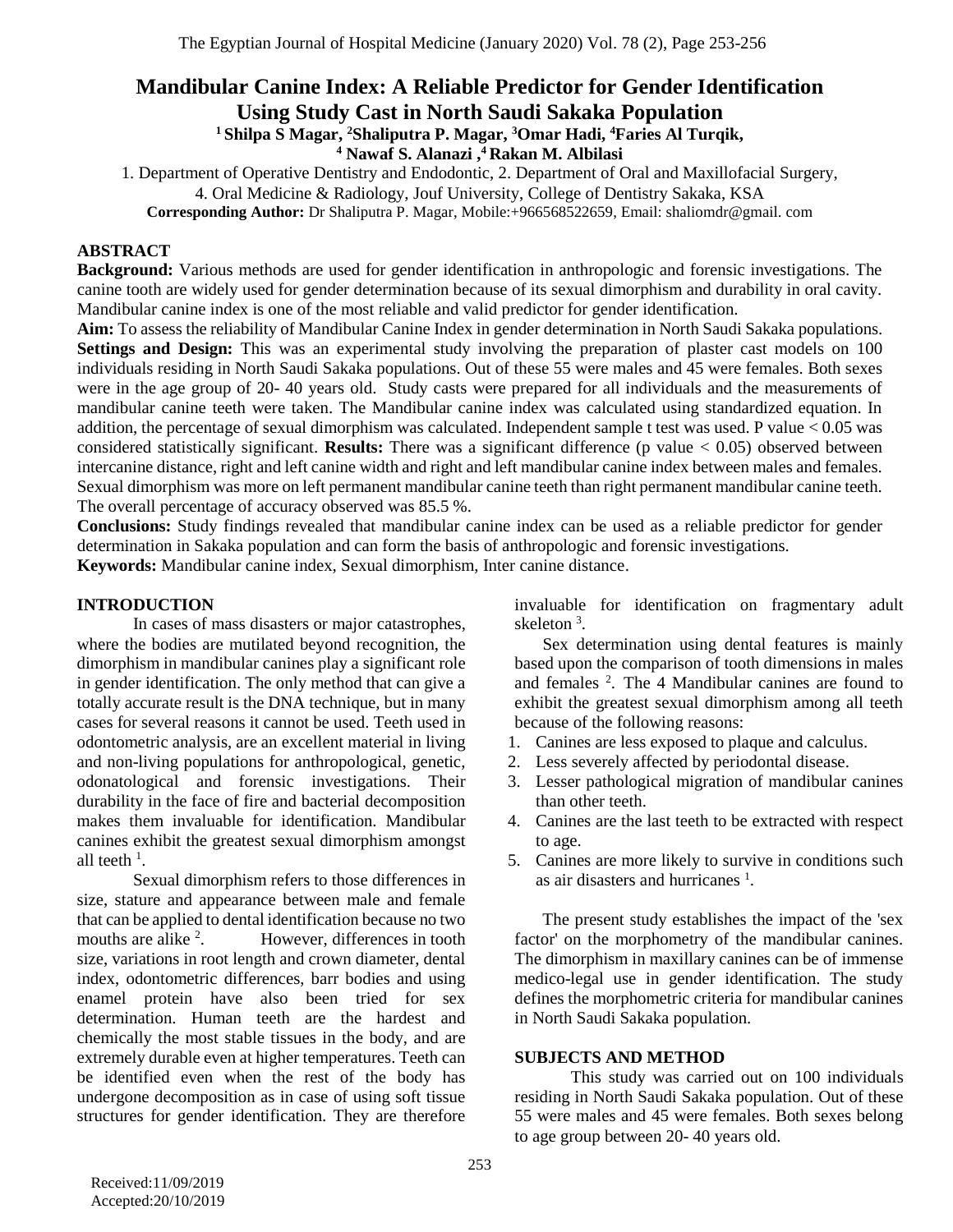**The inclusion criteria:** Patients having healthy periodontium, caries free canine teeth and teeth having class I canine relationship.

**Exclusion criteria:** Patients having carious or missing mandibular anterior teeth, presence of abrasion, attrition, spacing and crowding in mandibular anterior teeth and hard tissue diseases affecting the mandibular anterior teeth.

Mandibular impressions of all the samples were made with alginate and study models were prepared with dental stone. Mandibular study models were used for the analysis. On the study model following measurements were taken. Mandibular canine width was measured as the greatest mesio-distal dimension of mandibular canine on either side of the jaw using a digital vernier caliper (Fig 1).



**Fig (1):** Shows digital vernier caliper and study cast to measure the mandibular canine width.



**Fig (2):** For measuring the mesio-distal width of the canine, the vernier caliper was held parallel to the plane of occlusion.



**Fig (3):** The intercanine distance was measured as the linear distance between the cusp tips of right and left mandibular canine. The readings obtained after measurement of left and right mandibular canine width and intercanine distance were subjected to statistical analysis to assess the mandibular canine indices

The formula used to determine Canine Index and sexual dimorphism were:Observed mandibular canine index  $(MCI<sub>0</sub>)$  = mesio-distal crown width of mandibular canine/ inter canine distance<sup>5</sup>.

Standard mandibular canine index  $(MCIs) = (Mean)$ male  $MCI - SD$ ) + (Mean female  $MCI + SD$ )/2<sup>5</sup>.

Sexual Dimorphism =  $(X_m/X_f) - 1 \times 100^6$ 

Where  $X_m$  = Mean value of male canine width

 $X_f$  = Mean value for female canine width

#### *Statistical analysis*

The readings obtained were subjected to statistical analysis to assess sex difference using unpaired t-test. Statistical analysis was done regarding intercanine distance, right canine width, left canine width, right mandibular canine index, left mandibular canine index, observed and standard MCI and Sexual dimorphism.

### **RESULTS**

The study involved the preparation of 100 plaster casts from 55 males and 45 females' participants. The Intercanine distance was measured from the cusp tip of right and left mandibular canine using standardized criteria. The results showed that the mean value of the intercanine distance in males was  $28.14 \pm 4.06$  mm with the coefficient of variation observed to be 0.66 which was significantly higher (t value = 4.16, p value  $< 0.001$ ) than the mean value and coefficient of variation reported in females. In females the mean value of the intercanine distance was found to be  $25.70 \pm 1.40$  mm with coefficient of variation found to be 0.08.

The mean values of the width of right canine and left canine as measured using a Vernier calipers in males was found to be 7.19 and 7.32 mm with coefficient of variation to be 0.20 and 0.23 respectively. These were found to be significantly higher (p value  $< 0.05$ ) than those reported in females. The mean value of the width of right canine and left canine in females were found to be 6.30 and 6.35 mm respectively.

The mandibular canine index was calculated using a standardized formula. In males the Mandibular canine index on the right side was found to be 0.26 mm with coefficient of variation of 0.15. Whereas on the left side, it was found to be 0.26 with coefficient of variation of 0.18. In females the Mandibular canine index on the right side was found to be 0.25 mm whereas on the left side it was found to be  $0.25 \pm 1.40$  mm. The value of the calculated Mandibular canine index was found to be significantly higher in males compared to females on both right and left sides. Overall, the values obtained for the Intercanine distance, right canine width, left canine width, right mandibular canine index and left mandibular canine index was found to be significantly higher in males than females (Table 1).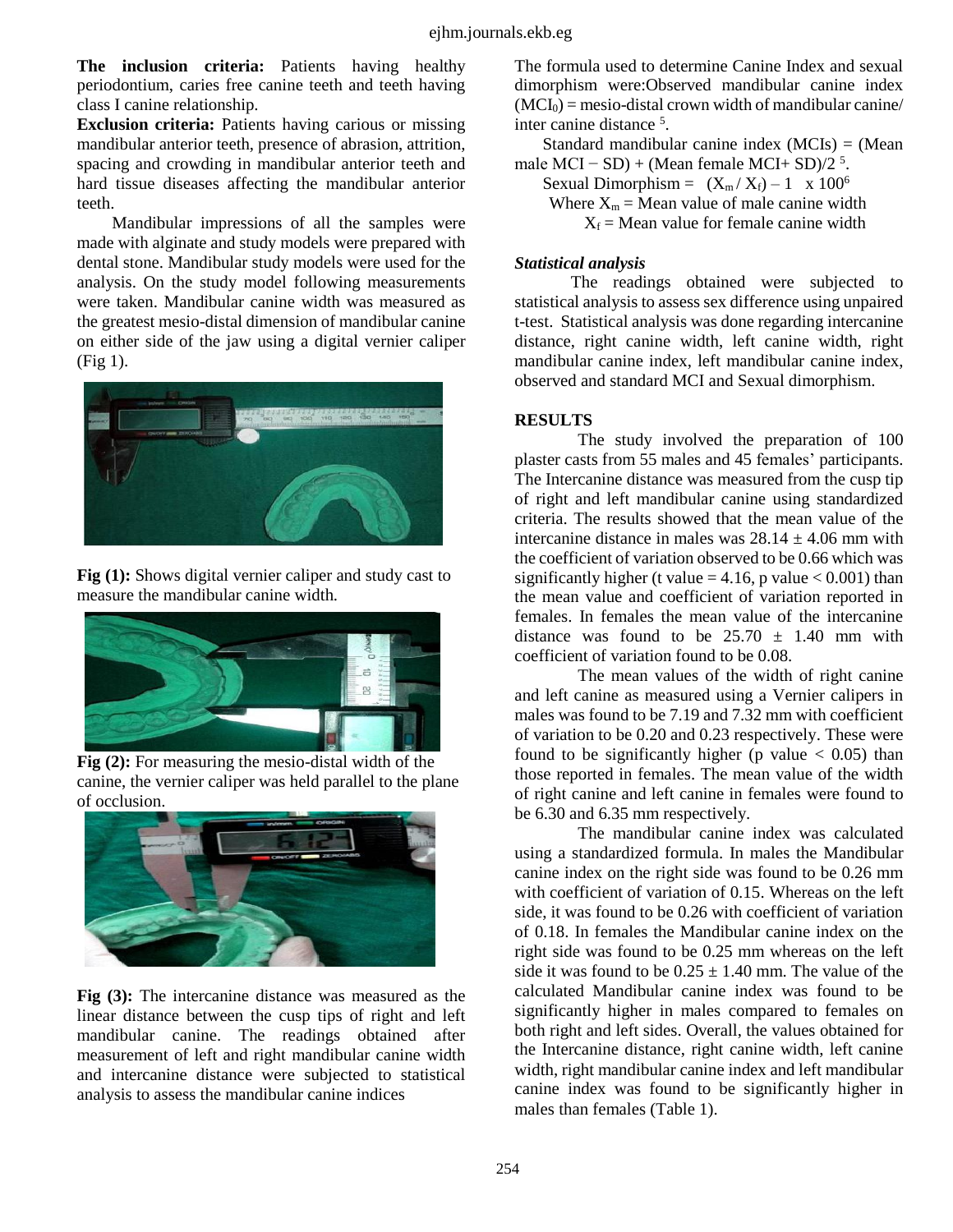| S.               | <b>Parameters</b>             | <b>Sex</b>               | <b>Mean</b> | $\pm$ S.D | <b>Coefficient of</b> | t-stat | <b>P-value</b> |
|------------------|-------------------------------|--------------------------|-------------|-----------|-----------------------|--------|----------------|
| N <sub>0</sub>   |                               |                          |             |           | variation             |        |                |
| 1.               | Inter-canine distance         | $\underline{\mathbf{M}}$ | 28.14       | 4.06      | 0.66                  | 4.16   | $<0.001**$     |
|                  |                               | F                        | 25.70       | 1.40      | 0.08                  |        |                |
| 2.               | Right canine width            | $\underline{\mathbf{M}}$ | <u>7.19</u> | 2.23      | 0.20                  | 2.92   | $< 0.05*$      |
|                  |                               | ${\rm F}$                | 6.30        | 0.35      | 0.00                  |        |                |
| 3.               | Left canine width             | $\underline{\mathbf{M}}$ | 7.32        | 2.46      | 0.23                  | 2.82   | $< 0.05$ *     |
|                  |                               | F                        | 6.35        | 0.35      | 0.00                  |        |                |
| $\overline{4}$ . | Right<br>mandibular<br>cani M |                          | 0.26        | 1.88      | 0.15                  | 2.56   | $< 0.05*$      |
|                  | index                         | F                        | 0.25        | 0.35      | 0.00                  |        |                |
| 5.               | mandibular<br>Left<br>cani M  |                          | 0.26        | 2.13      | 0.18                  | 2.67   | $< 0.05*$      |
|                  | index                         | F                        | 0.25        | 0.35      | 0.00                  |        |                |

**Table (1):** Shows mean and standard deviation among Inter-canine distance, Right and left canine width and Right and left mandibular canine index.

*\*p value<0.05; significant difference\*\*p value, 0.05; highly significant difference*

## **DISCUSSION**

In the present study, there was a significant difference observed between the right canine width and the left canine width of males and females. Similar results were obtained in the previous studies done by **Kaushaletal and Vandana (1)** and **Reddy** *et al.*  [7] . The difference in width of canine between male and female teeth has been explained as part of the genetic expression of the male being larger than the female. It is the Y chromosome, which intervenes most in the size of teeth by controlling the thickness of dentin, whereas the X chromosome is responsible for the thickness of enamel. The sexual dimorphism in mandibular canines can be expected to be based on functional activity due to evolution and socialization.

In the present study, there was a highly significant difference between intercanine distance of males and females. The study findings also revealed that there was a significant difference between the right and left mandibular canine index among males and females. Similar findings were also reported in the studies done by **Kaushaletal and Vandana (1)** and **Patnaik** *et al.*  **[5] .** The contribution of various tissues in sexual dimorphism of tooth size was reported by **Harris** *et al.* <sup>(8)</sup>. They found that males typically have significantly larger dentine and pulp dimensions than females, while marginal enamel thickness is similar in both sexes. **Moss** *et al***. (9)**suggested that dimorphism is related to an absolutely longer period of amelogenesis for both deciduous and permanent dentitions.

Garn *et al.* <sup>(6)</sup> concluded that the mandibular canine exhibited the greatest sexual dimorphism amongst all teeth (6.47% and 5.7% respectively). **Nair** *et al.*  $(10)$  in their study done on South Indian subjects reported that

the left mandibular canine exhibited a sexual dimorphism of 7.7% while the right mandibular canine was 6.2%.

In the present study also, the left mandibular canine was found to exhibit greater sexual dimorphism (15.2%) as compared to the right mandibular canine (14.1%). Thus, usage of left mandibular canine to estimate the gender of the individual will give more precise results.

In the present study, the percentage of accuracy obtained by comparing observed mandibular canine index with standard mandibular canine index using both right and left sides was 83.8% in males and 87.2% in females. The overall percentage of accuracy was 85.5%. The study finding were close to the percentage of accuracy obtained by **Nair** *et al.* (10) in their study done in south Indian population, where they found the accuracy to be 84.3% in males and 87.5 % in females.

#### **CONCLUSION**

The significant results obtained on comparison of right and left mandibular canine indices in males and females justify its usage as a tool for the determination of sex of an individual. The findings indicated that the dimorphism in mandibular canines can be of immense medico-legal use in gender identification.

#### **REFERENCES**

- **1. Kaushal S, Patnaik VVG, Agnihotri G (2003):**  Mandibular Canines in Sex Determination. J. Anat. Soc. India, 52 (2): 119-24.
- **2. Parekh DH, PatelS V, Zalawadia AZ (2012):**  Odontometric Study of Maxillary Canine Teeth to Establish Sexual Dimorphism in Gujarat Population. Int J Biol Med Res., 3 (3): 1935-37.
- **3. [Kapila R,](http://www.ncbi.nlm.nih.gov/pubmed/?term=Kapila%20R%5BAuthor%5D&cauthor=true&cauthor_uid=23019509) [Nagesh KS,](http://www.ncbi.nlm.nih.gov/pubmed/?term=Nagesh%20KS%5BAuthor%5D&cauthor=true&cauthor_uid=23019509) [Iyengar R A,](http://www.ncbi.nlm.nih.gov/pubmed/?term=R%20Iyengar%20A%5BAuthor%5D&cauthor=true&cauthor_uid=23019509) [Mehkri S](http://www.ncbi.nlm.nih.gov/pubmed/?term=Mehkri%20S%5BAuthor%5D&cauthor=true&cauthor_uid=23019509) (2011):**  Sexual dimorphism in human mandibular canines: